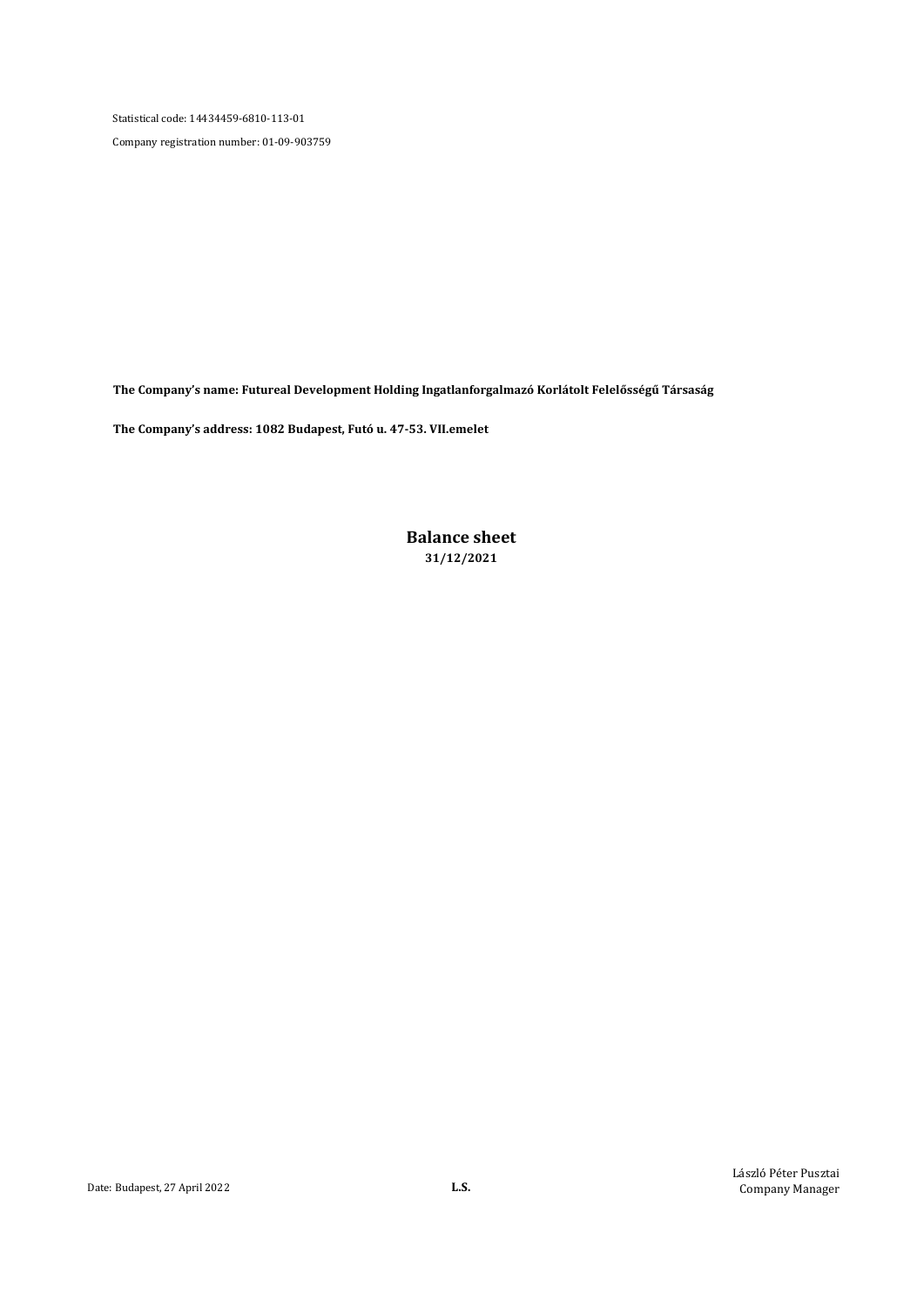Company registration number: 01-09-903759

# Futureal Development Holding Ingatlanforgalmazó Korlátolt Felelősségű Társaság

### BALANCE SHEET Version "A" – Assets

# All figures in EUR

| No.            |                     | Line item                                                                                                      | 31/12/2020   | Adjustments to<br>previous<br>$\text{year(s)}$ | 31/12/2021   |
|----------------|---------------------|----------------------------------------------------------------------------------------------------------------|--------------|------------------------------------------------|--------------|
| a              |                     | h                                                                                                              | $\mathbf{c}$ | d                                              | e            |
|                | 1 A                 | <b>NON-CURRENT ASSETS</b>                                                                                      | 76 501 350   | $\Omega$                                       | 183 711 769  |
|                | 2 I.                | <b>INTANGIBLE ASSETS</b>                                                                                       | 6825         | $\theta$                                       | 6 1 0 3      |
| 3              |                     | Capitalised value of foundation/restructuring                                                                  | $\Omega$     | $\mathbf{0}$                                   | $\Omega$     |
| $\overline{4}$ |                     | Capitalised value of experimental development                                                                  | $\theta$     | $\theta$                                       | 0            |
| 5              |                     | Intangible property rights                                                                                     | $\theta$     | $\mathbf{0}$                                   | U            |
| 6              |                     | Intellectual property                                                                                          | 6825         | $\mathbf{0}$                                   | 6 1 0 3      |
| 7              |                     | Goodwill                                                                                                       | $\theta$     | $\theta$                                       | $\Omega$     |
| 8              |                     | Advance payments for intangible assets                                                                         | $\Omega$     | $\theta$                                       | $\Omega$     |
| $\mathbf{q}$   |                     | Adjustment to intangible assets                                                                                | $\bf{0}$     | $\theta$                                       | $\bf{0}$     |
| $10$  II.      |                     | <b>TANGIBLE ASSETS</b>                                                                                         | $\Omega$     | $\theta$                                       | $\theta$     |
| 11             |                     | Land and buildings, and related intangible property rights                                                     | $\mathbf{0}$ | $\theta$                                       | $\mathbf{0}$ |
| 12             |                     | Technical equipment, machinery, and vehicles                                                                   | $\mathbf{0}$ | $\mathbf{0}$                                   | $\bf{0}$     |
| 13             |                     | Other equipment, fixtures and fittings, and vehicles                                                           | $\mathbf{0}$ | $\theta$                                       | $\mathbf{0}$ |
| 14             |                     | <b>Breeding stock</b>                                                                                          | $\bf{0}$     | $\mathbf{0}$                                   | $\bf{0}$     |
| 15             |                     | Capital projects, refurbishments                                                                               | $\theta$     | $\theta$                                       | $\theta$     |
| 16             |                     | Advance payments for capital projects                                                                          | $\Omega$     | $\theta$                                       | $\Omega$     |
| 17             |                     | Adjustment to tangible assets                                                                                  | $\Omega$     | $\theta$                                       |              |
|                | $18$ $\text{III}$ . | NON-CURRENT FINANCIAL ASSETS                                                                                   | 76 494 525   | $\Omega$                                       | 183 705 666  |
| 19             |                     | Long-term participating interests in related companies                                                         | 66 574 453   | $\mathbf{0}$                                   | 56 523 010   |
| 20             |                     | Long-term loans to related companies                                                                           | 9875581      | $\mathbf{0}$                                   | 126 300 925  |
| 21             |                     | Long-term major participating interests                                                                        | $\theta$     | $\mathbf{0}$                                   |              |
| 22             |                     | Long-term loans to undertakings with which the company is linked<br>by virtue of major participating interests | $\Omega$     | $\Omega$                                       |              |
| 23             |                     | Other long-term participating interests                                                                        | 44 4 91      | $\mathbf{0}$                                   | 881731       |
| 24             |                     | Long-term loans to undertakings with which the company is linked<br>by virtue of other participating interests | $\theta$     | $\theta$                                       | $\Omega$     |
| 25             |                     | Other long-term loans                                                                                          | $\mathbf{0}$ | $\mathbf{0}$                                   | $\bf{0}$     |
| 26             |                     | Long-term debt securities                                                                                      | $\mathbf{0}$ | $\theta$                                       | $\mathbf{0}$ |
| 27             |                     | Adjustment to non-current financial assets                                                                     | $\mathbf{0}$ | $\theta$                                       | $\mathbf{0}$ |
| 28             |                     | Valuation difference on non-current financial assets                                                           | $\theta$     | $\theta$                                       | $\mathbf{0}$ |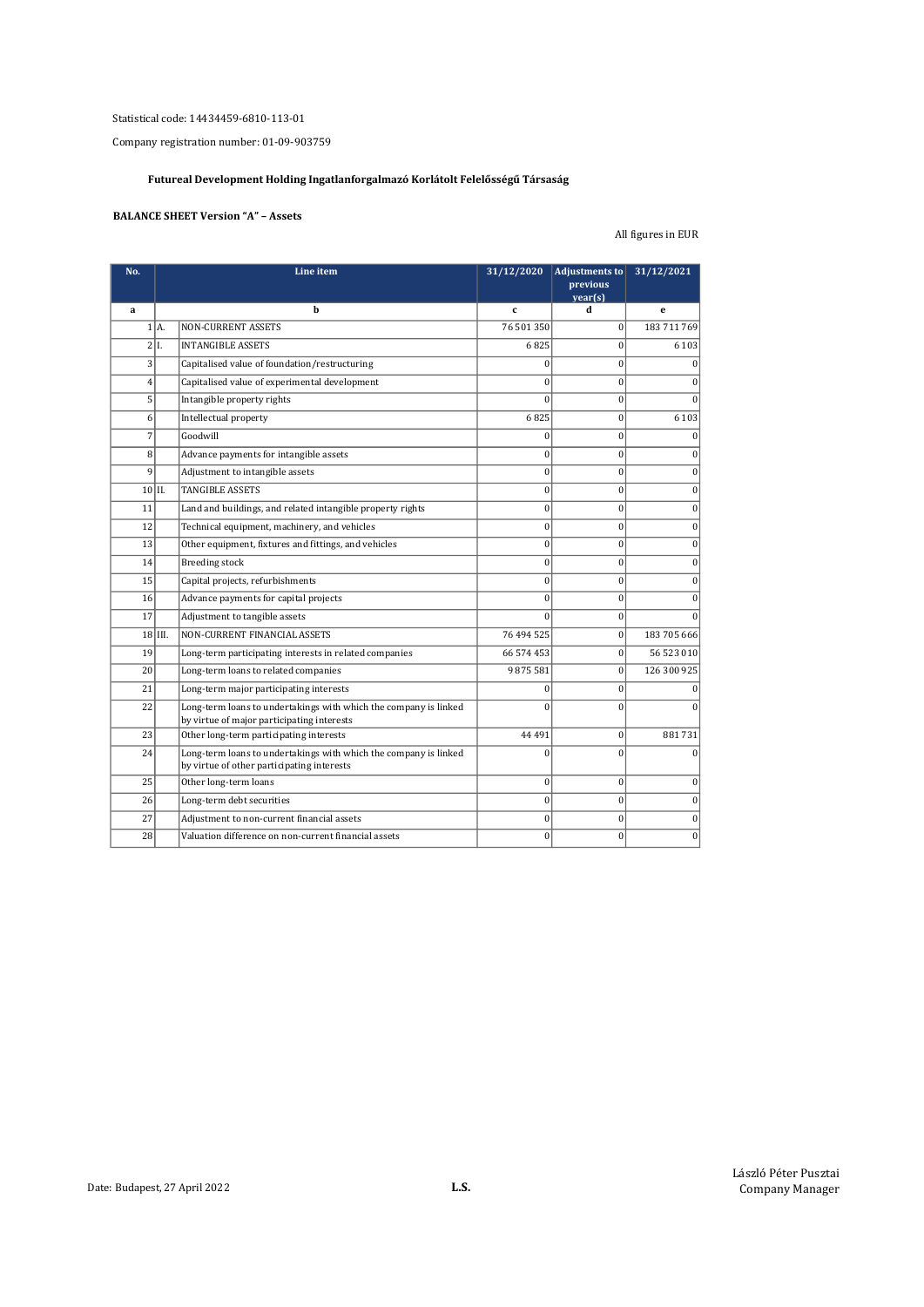Company registration number: 01-09-903759

# Futureal Development Holding Ingatlanforgalmazó Korlátolt Felelősségű Társaság

### BALANCE SHEET Version "A" – Assets

# All figures in EUR

| a<br>29 B.<br>$30 1$ .<br>31<br>32<br>33<br>34<br>35<br>36<br>$37$  II.<br>38<br>39<br>40<br>41<br>42<br>43 | b<br><b>CURRENT ASSETS</b><br><b>INVENTORIES</b><br>Raw materials<br>Work in progress and semi-finished products<br>Young, fattened and other livestock<br>Finished products<br>Goods | $\mathbf{c}$<br>48 275 154<br>$\theta$<br>$\mathbf{0}$<br>$\Omega$<br>$\mathbf{0}$<br>$\bf{0}$ | d<br>$\mathbf{0}$<br>$\Omega$<br>$\theta$<br>$\theta$ | e<br>245 610 399<br>$\theta$ |
|-------------------------------------------------------------------------------------------------------------|---------------------------------------------------------------------------------------------------------------------------------------------------------------------------------------|------------------------------------------------------------------------------------------------|-------------------------------------------------------|------------------------------|
|                                                                                                             |                                                                                                                                                                                       |                                                                                                |                                                       |                              |
|                                                                                                             |                                                                                                                                                                                       |                                                                                                |                                                       |                              |
|                                                                                                             |                                                                                                                                                                                       |                                                                                                |                                                       |                              |
|                                                                                                             |                                                                                                                                                                                       |                                                                                                |                                                       | $\mathbf{0}$                 |
|                                                                                                             |                                                                                                                                                                                       |                                                                                                |                                                       | $\mathbf{0}$                 |
|                                                                                                             |                                                                                                                                                                                       |                                                                                                | $\theta$                                              | $\overline{0}$               |
|                                                                                                             |                                                                                                                                                                                       |                                                                                                | $\mathbf{0}$                                          | $\bf{0}$                     |
|                                                                                                             |                                                                                                                                                                                       | $\mathbf{0}$                                                                                   | $\theta$                                              | $\mathbf{0}$                 |
|                                                                                                             | Advance payments for inventories                                                                                                                                                      | $\Omega$                                                                                       | $\theta$                                              | $\Omega$                     |
|                                                                                                             | <b>RECEIVABLES</b>                                                                                                                                                                    | 21 577 906                                                                                     | $\theta$                                              | 24 962 290                   |
|                                                                                                             | Receivables from supplies of goods and services (trade receivables)                                                                                                                   | $\theta$                                                                                       | $\theta$                                              | $\Omega$                     |
|                                                                                                             | Receivables from related companies                                                                                                                                                    | 8 1 3 1 8 9 5                                                                                  | $\mathbf{0}$                                          | 5 247 422                    |
|                                                                                                             | Receivables from undertakings with which the company is linked by<br>virtue of major participating interests                                                                          | $\theta$                                                                                       | $\theta$                                              | $\theta$                     |
|                                                                                                             | Receivables from undertakings with which the company is linked by<br>virtue of other participating interests                                                                          | $\mathbf{0}$                                                                                   | $\mathbf{0}$                                          | $\mathbf{0}$                 |
|                                                                                                             | Notes receivable                                                                                                                                                                      | $\Omega$                                                                                       | $\mathbf{0}$                                          | $\theta$                     |
|                                                                                                             | Other receivables                                                                                                                                                                     | 13 446 011                                                                                     | $\theta$                                              | 19 714 868                   |
| 44                                                                                                          | Valuation difference on receivables                                                                                                                                                   | $\mathbf{0}$                                                                                   | $\mathbf{0}$                                          | $\Omega$                     |
| 45                                                                                                          | Positive valuation difference on derivative transactions                                                                                                                              | 0                                                                                              | $\mathbf{0}$                                          | $\Omega$                     |
| $46$  III.                                                                                                  | <b>SECURITIES</b>                                                                                                                                                                     | $\mathbf{0}$                                                                                   | $\mathbf{0}$                                          | 3 998 555                    |
| 47                                                                                                          | Participating interests in related companies                                                                                                                                          | $\mathbf{0}$                                                                                   | $\mathbf{0}$                                          | $\mathbf{0}$                 |
| 48                                                                                                          | Major participating interests                                                                                                                                                         | $\Omega$                                                                                       | $\theta$                                              | $\mathbf{0}$                 |
| 49                                                                                                          | Other participating interests                                                                                                                                                         | $\mathbf{0}$                                                                                   | $\mathbf{0}$                                          | $\mathbf{0}$                 |
| 50                                                                                                          | Own shares                                                                                                                                                                            | $\mathbf{0}$                                                                                   | $\mathbf{0}$                                          | $\Omega$                     |
| 51                                                                                                          | Debt securities held for dealing                                                                                                                                                      | $\mathbf{0}$                                                                                   | $\mathbf{0}$                                          | 3 998 555                    |
| 52                                                                                                          | Valuation difference on securities                                                                                                                                                    | $\theta$                                                                                       | $\mathbf{0}$                                          | $\Omega$                     |
| 53 IV.                                                                                                      | <b>CASH AT BANK AND IN HAND</b>                                                                                                                                                       | 26 697 248                                                                                     | $\mathbf{0}$                                          | 216 649 554                  |
| 54                                                                                                          | Petty cash, cheques                                                                                                                                                                   | 3785                                                                                           | $\theta$                                              | 321                          |
| 55                                                                                                          | Bank deposits                                                                                                                                                                         | 26 693 463                                                                                     | $\Omega$                                              | 216 649 233                  |
| $56 C$ .                                                                                                    | <b>PREPAYMENTS</b>                                                                                                                                                                    | 221 390                                                                                        | $\mathbf{0}$                                          | 13 495 583                   |
| 57                                                                                                          | Accrued income                                                                                                                                                                        | 221 390                                                                                        | $\mathbf{0}$                                          | 1961539                      |
| 58                                                                                                          | Prepaid expenses                                                                                                                                                                      | $\mathbf{0}$                                                                                   | $\mathbf{0}$                                          | 11 534 044                   |
| 59                                                                                                          | Deferred expenses                                                                                                                                                                     | $\mathbf{0}$                                                                                   | $\theta$                                              | $\Omega$                     |
| 60<br>TOTAL ASSETS                                                                                          |                                                                                                                                                                                       |                                                                                                |                                                       |                              |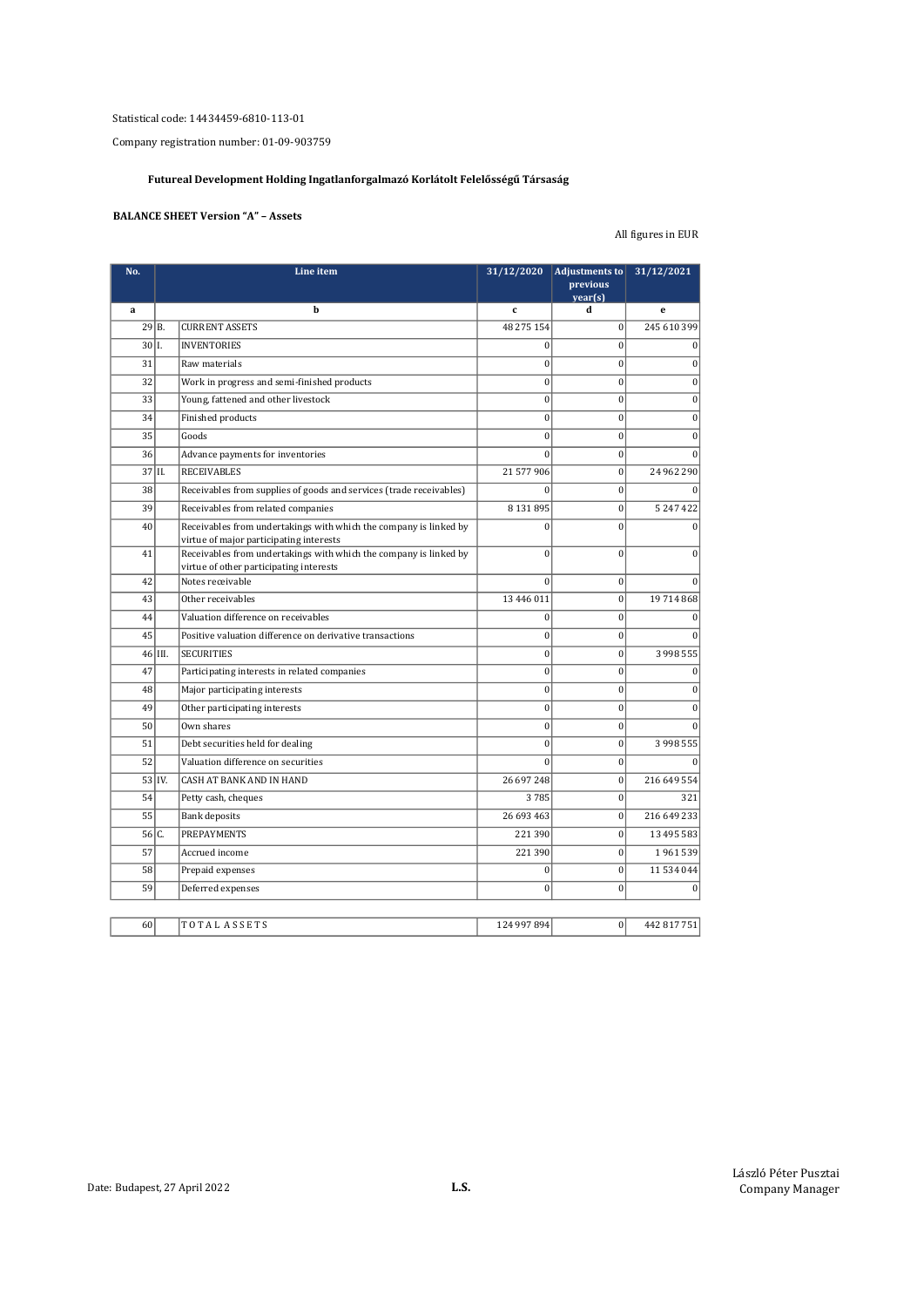Company registration number: 01-09-903759

# Futureal Development Holding Ingatlanforgalmazó Korlátolt Felelősségű Társaság

### BALANCE SHEET Version "A" - **Liabilities** All figures in EUR

| No.     |                     | Line item                                                                                                               | 31/12/2020     | Adjustments to<br>previous<br>year(s) | 31/12/2021   |
|---------|---------------------|-------------------------------------------------------------------------------------------------------------------------|----------------|---------------------------------------|--------------|
| a       |                     | h                                                                                                                       | $\mathbf{c}$   | d                                     | e            |
|         | $61$ D.             | <b>EQUITY</b>                                                                                                           | 119 449 922    | $\mathbf{0}$                          | 125 389 175  |
| $62$ I. |                     | <b>SHARE CAPITAL</b>                                                                                                    | 11 520 000     | $\mathbf{0}$                          | 11 520 000   |
| 63      |                     | of which: repurchased participating interests at face value                                                             | $\theta$       | $\theta$                              |              |
|         | 64 II.              | CALLED UP SHARE CAPITAL NOT PAID (-)                                                                                    | $\Omega$       | $\theta$                              |              |
|         | 65 III.             | <b>CAPITAL RESERVE</b>                                                                                                  | 85 894 072     | $\bf{0}$                              | 85 894 072   |
|         | 66 IV.              | RETAINED EARNINGS*                                                                                                      | 20 818 656     | $\mathbf{0}$                          | 22 035 850   |
|         | $67$ V.             | NON-DISTRIBUTABLE RESERVE                                                                                               | $\bf{0}$       | $\mathbf{0}$                          | $\theta$     |
|         | 68 VI.              | REVALUATION RESERVE                                                                                                     | $\bf{0}$       | $\mathbf{0}$                          | $\theta$     |
| 69      |                     | Revaluation reserve for adjustments                                                                                     | $\Omega$       | $\theta$                              | $\theta$     |
| 70      |                     | Fair value reserve                                                                                                      | $\theta$       | $\theta$                              | $\Omega$     |
|         | $71$ VII.           | AFTER-TAX PROFIT/(LOSS)                                                                                                 | 1217194        | $\mathbf{0}$                          | 5939253      |
|         | $72$ <sub>E</sub> . | <b>PROVISIONS</b>                                                                                                       | $\bf{0}$       | $\bf{0}$                              | $\mathbf{0}$ |
| 73      |                     | Provisions for contingent liabilities                                                                                   | $\mathbf{0}$   | $\mathbf{0}$                          | $\mathbf{0}$ |
| 74      |                     | Provision for future expenses                                                                                           | $\mathbf{0}$   | $\mathbf{0}$                          | $\mathbf{0}$ |
| 75      |                     | Other provisions                                                                                                        | $\mathbf{0}$   | $\mathbf{0}$                          | $\theta$     |
|         | 76 F.               | <b>LIABILITIES</b>                                                                                                      | 2104812        | $\Omega$                              | 306 103 803  |
| 77 I.   |                     | SUBORDINATED LIABILITIES                                                                                                | $\overline{0}$ | $\theta$                              | $\mathbf{0}$ |
| 78      |                     | Subordinated liabilities to related companies                                                                           | $\Omega$       | $\theta$                              | $\bf{0}$     |
| 79      |                     | Subordinated liabilities to undertakings with which the company is<br>linked by virtue of major participating interests | $\theta$       | $\theta$                              | $\theta$     |
| 80      |                     | Subordinated liabilities to undertakings with which the company is<br>linked by virtue of other participating interests | $\mathbf{0}$   | $\theta$                              | $\mathbf{0}$ |
| 81      |                     | Subordinated liabilities to other entities                                                                              | $\mathbf{0}$   | $\Omega$                              | $\Omega$     |
|         | $82$  II.           | <b>NON-CURRENT LIABILITIES</b>                                                                                          | $\mathbf{0}$   | $\overline{0}$                        | 306 097 561  |
| 83      |                     | Long-term borrowings                                                                                                    | $\mathbf{0}$   | $\mathbf{0}$                          | $\theta$     |
| 84      |                     | Convertible bonds and contingent convertible bonds                                                                      | $\mathbf{0}$   | $\mathbf{0}$                          | $\Omega$     |
| 85      |                     | Liabilities from the issue of bonds                                                                                     | $\bf{0}$       | $\theta$                              | 306 097 561  |
| 86      |                     | Loans for capital and development projects                                                                              | $\mathbf{0}$   | $\theta$                              | $\theta$     |
| 87      |                     | Other long-term loans                                                                                                   | $\bf{0}$       | $\theta$                              | $\theta$     |
| 88      |                     | Non-current liabilities to related companies                                                                            | $\bf{0}$       | $\mathbf{0}$                          | $\mathbf{0}$ |
| 89      |                     | Non-current liabilities to undertakings with which the company is<br>linked by virtue of major participating interests  | $\theta$       | $\theta$                              | $\theta$     |
| 90      |                     | Non-current liabilities to undertakings with which the company is<br>linked by virtue of other participating interests  | $\overline{0}$ | $\theta$                              | $\mathbf{0}$ |
| 91      |                     | Other non-current liabilities                                                                                           | $\Omega$       | $\Omega$                              | $\mathbf{0}$ |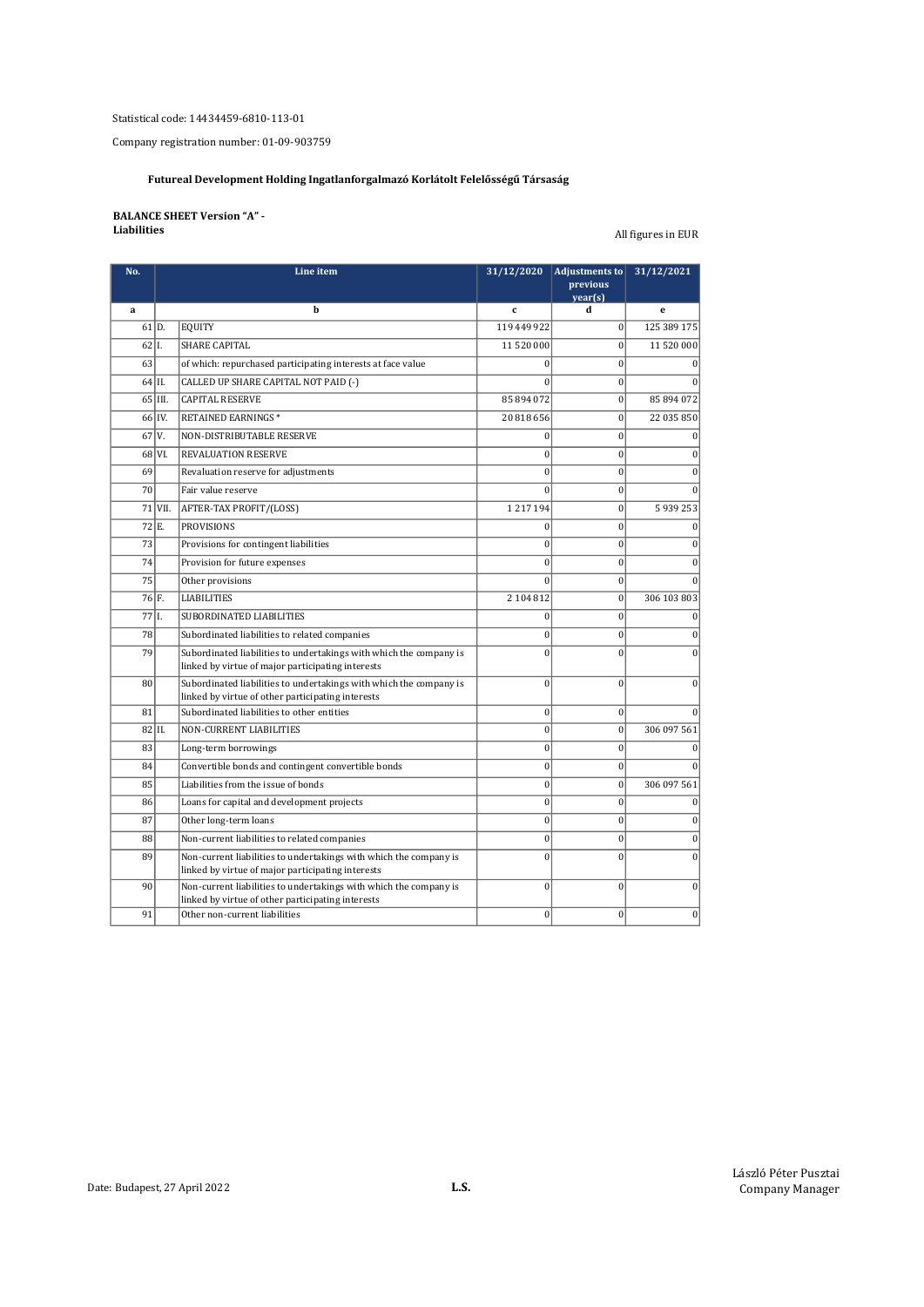Company registration number: 01-09-903759

# Futureal Development Holding Ingatlanforgalmazó Korlátolt Felelősségű Társaság

# BALANCE SHEET Version "A" -<br>Liabilities

All figures in EUR

| No.            |           | Line item                                                                                                          | 31/12/2020    | <b>Adjustments to</b> | 31/12/2021  |
|----------------|-----------|--------------------------------------------------------------------------------------------------------------------|---------------|-----------------------|-------------|
|                |           |                                                                                                                    |               | previous<br>year(s)   |             |
| <b>Special</b> |           | h                                                                                                                  | c.            | d                     | е           |
|                | $92$ III. | <b>CURRENT LIABILITIES</b>                                                                                         | 2 104 812     | $\Omega$              | 6242        |
| 93             |           | Short-term borrowings                                                                                              | 0             | $\overline{0}$        |             |
| 94             |           | of which: convertible bonds and contingent convertible bonds                                                       | 0             | $\overline{0}$        |             |
| 95             |           | Short-term loans                                                                                                   | $\theta$      | $\Omega$              |             |
| 96             |           | Advance payments received from customers                                                                           | $\Omega$      | $\Omega$              |             |
| 97             |           | Liabilities from supplies of goods and services (trade liabilities)                                                | 3826          | $\overline{0}$        | 6 1 3 3     |
| 98             |           | Notes payable                                                                                                      | 0             | $\overline{0}$        |             |
| 99             |           | Current liabilities to related companies                                                                           | 2 100 000     | $\overline{0}$        |             |
| 100            |           | Current liabilities to undertakings with which the company is linked                                               | $\Omega$      | $\Omega$              | U           |
|                |           | by virtue of major participating interests                                                                         |               |                       |             |
| 101            |           | Current liabilities to undertakings with which the company is linked<br>by virtue of other participating interests | $\theta$      | $\theta$              | $\theta$    |
| 102            |           | Other current liabilities                                                                                          | 986           | $\Omega$              | 109         |
| 103            |           | Valuation difference on liabilities                                                                                | $\Omega$      | $\overline{0}$        |             |
| 104            |           | Negative valuation difference on derivative transactions                                                           | $\Omega$      | $\Omega$              |             |
| 105 G.         |           | <b>ACCRUALS</b>                                                                                                    | 3 4 4 3 1 6 0 | $\Omega$              | 11 324 773  |
| 106            |           | Prepaid income                                                                                                     | U             | $\overline{0}$        | 219         |
| 107            |           | Accrued expenses                                                                                                   | 3 4 4 3 1 6 0 | $\Omega$              | 11 324 554  |
| 108            |           | Deferred income                                                                                                    | $\theta$      | $\overline{0}$        | 0           |
|                |           |                                                                                                                    |               |                       |             |
| 109            |           | TOTAL LIABILITIES                                                                                                  | 124 997 894   | $\overline{0}$        | 442 817 751 |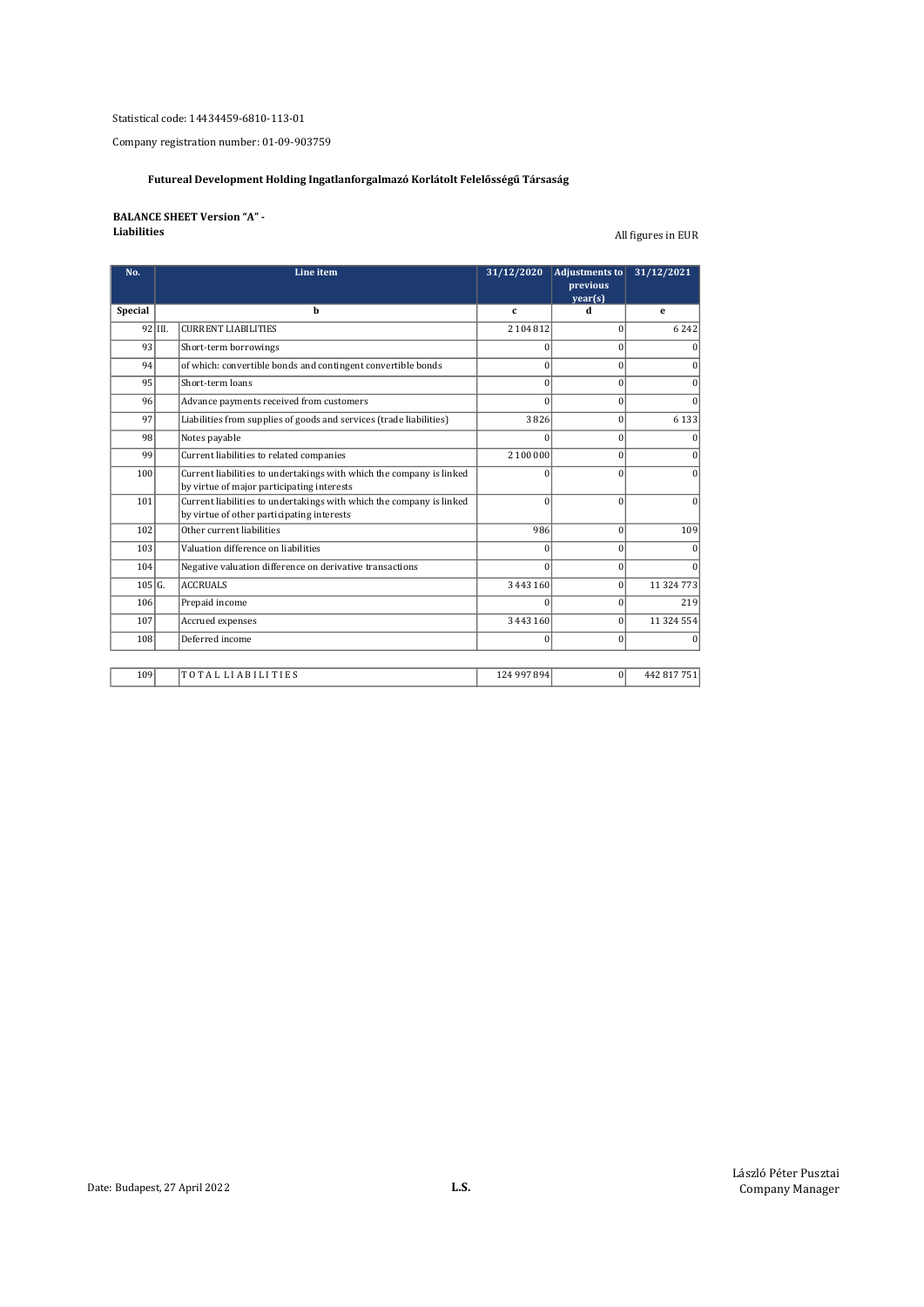Company registration number: 01-09-903759

### Futureal Development Holding Ingatlanforgalmazó Korlátolt Felelősségű Társaság

### PROFIT AND LOSS ACCOUNT (using the

cost by nature method) and the cost of the cost of the cost of the cost of the cost of the cost of the cost of

| No.          |                         | Line item                                                    | $01/01/2020$ -<br>31/12/2020 | Adjustments to 01/01/2021 -<br>previous<br>year(s) | 31/12/2021 |
|--------------|-------------------------|--------------------------------------------------------------|------------------------------|----------------------------------------------------|------------|
| a            |                         | h                                                            | c                            | d                                                  | e          |
|              | 1 01.                   | Net domestic sales revenues                                  | 194                          | $\vert 0 \vert$                                    | 343        |
|              | 2 02.                   | Net export sales revenues                                    | $\Omega$                     | $\bf{0}$                                           | $\Omega$   |
|              | 3 L                     | Net sales revenues (lines 01+02)                             | 194                          | $\bf{0}$                                           | 343        |
|              | 4 03.                   | Change in self-produced inventories ±                        | O                            | $\theta$                                           | $\Omega$   |
|              | 5 04.                   | Capitalised value of internally generated assets             | $\Omega$                     | $\theta$                                           | $\Omega$   |
|              | 6H.                     | Own work capitalised (lines ±03+04)                          | $\Omega$                     | $\theta$                                           | $\Omega$   |
|              | $7$ $\overline{\rm{H}}$ | Other income                                                 | 5 5 7 5 2 4 6                | $\theta$                                           | 832        |
| $\mathbf{g}$ |                         | of which: impairment reversed                                | 5 5 7 2 6 2 3                | $\bf{0}$                                           | O          |
|              | 9 05.                   | Raw materials                                                | 0                            | $\bf{0}$                                           | $\Omega$   |
|              | 10 06.                  | Services received                                            | 36 198                       | $\bf{0}$                                           | 539877     |
|              | 11 07.                  | Other services                                               | 18577                        | $\bf{0}$                                           | 11523      |
|              | 12 08.                  | Cost of goods sold                                           | 0                            | $\bf{0}$                                           |            |
|              | 13 09.                  | Services resold (intermediated)                              | 0                            | $\vert 0 \vert$                                    | $\Omega$   |
|              | $14$ IV.                | Material expenses (lines 05+06+07+08+09)                     | 54775                        | $\vert$ 0                                          | 551400     |
|              | 15 10.                  | Wages                                                        | 0                            | $\vert 0 \vert$                                    | 0          |
|              | 16 11.                  | Other payments to personnel                                  | $\Omega$                     | $\Omega$                                           | $\Omega$   |
|              | 17 12.                  | Contributions on wages                                       | $\Omega$                     | $\overline{0}$                                     | $\Omega$   |
| 18V.         |                         | Payments to personnel (lines 10+11+12)                       | $\Omega$                     | $\bf{0}$                                           | $\Omega$   |
|              | 19 V <sub>L</sub>       | Depreciation                                                 | 386                          | $\vert 0 \vert$                                    | 721        |
|              | $20$ VII.               | Other expenses                                               | 474 787                      | $\vert 0 \vert$                                    | 21 066     |
| 21           |                         | of which: impairment                                         | 2605                         | $\vert 0 \vert$                                    | 15 087     |
| 22 A.        |                         | OPERATING/TRADING PROFIT/(LOSS) (lines I±II+III-IV-V-VI-VII) | 5 045 992                    | $\theta$                                           | $-572012$  |